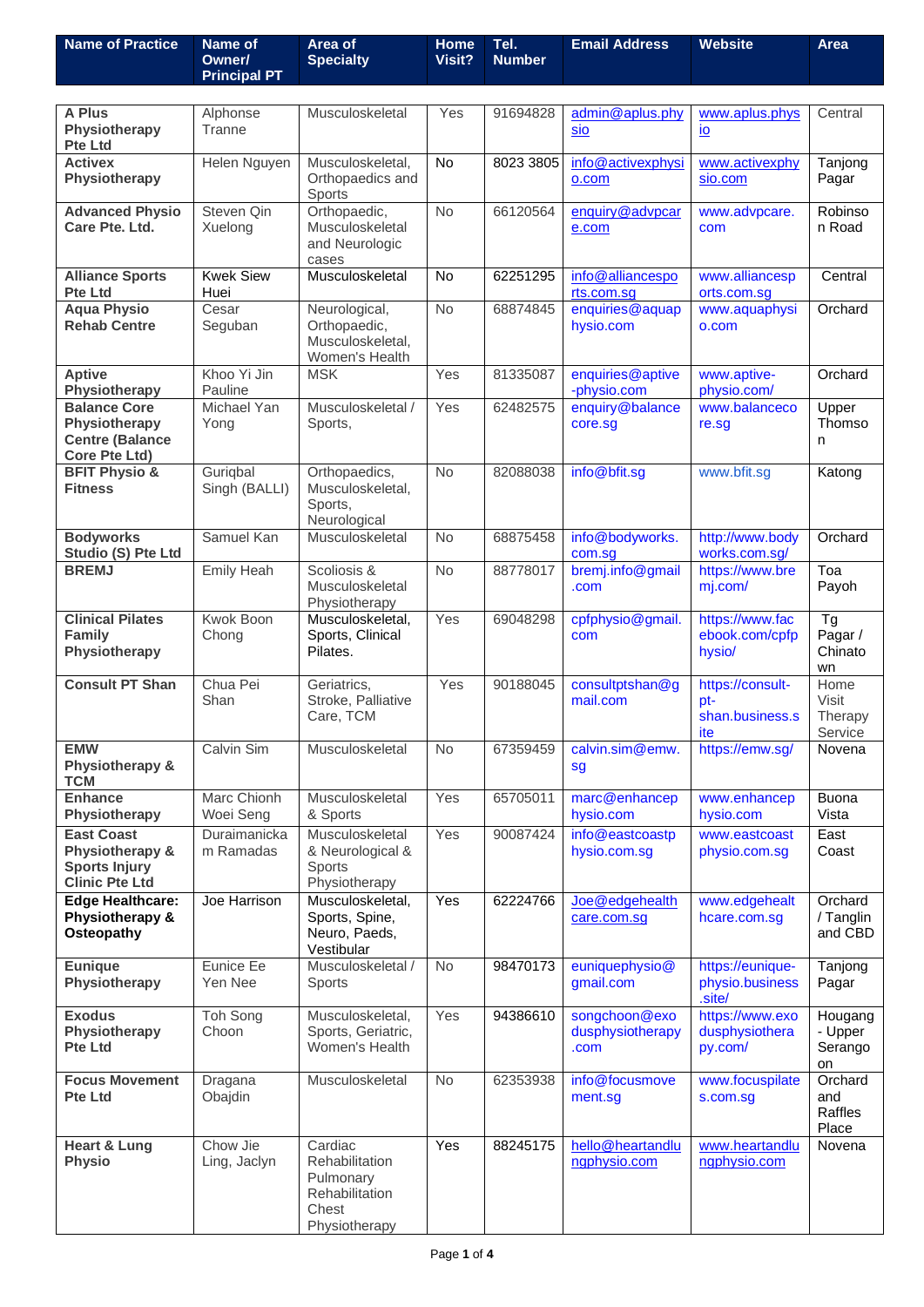| <b>Name of Practice</b>                                                     | Name of<br>Owner/           | Area of<br><b>Specialty</b>                                                                                                      | Home<br>Visit? | Tel.<br><b>Number</b> | <b>Email Address</b>                 | <b>Website</b>                                | <b>Area</b>                                         |
|-----------------------------------------------------------------------------|-----------------------------|----------------------------------------------------------------------------------------------------------------------------------|----------------|-----------------------|--------------------------------------|-----------------------------------------------|-----------------------------------------------------|
|                                                                             | <b>Principal PT</b>         |                                                                                                                                  |                |                       |                                      |                                               |                                                     |
|                                                                             |                             | Weight<br>Management<br>Cancer<br>Rehabilitation<br>Chronic disease<br>management<br>Pre- and Post-<br>surgery<br>rehabilitation |                |                       |                                      |                                               |                                                     |
| <b>Heartland Rehab</b>                                                      | <b>Balaji</b> Prem<br>Chand | Sports, Spine,<br>Orthopaedic,<br>Women's Health<br>& Home<br>Physiotherapy                                                      | Yes            | 96487476              | info@heartlandre<br>hab.sg           | https://www.hea<br>rtlandrehab.sg/            | <b>Bukit</b><br>Merah<br>and<br>Orchard<br>Link     |
| <b>Heartland Physio</b>                                                     | <b>Ivy Yeung</b>            | Musculoskeletal<br>physiotherapy,<br>Sports<br>Physiotherapy,<br>Stroke Rehab                                                    | Yes            | 87258220              | ivy@heartlandph<br>ysio.com.sq       | https://heartland<br>physio.com.sg/a<br>bout/ | Raffles<br>Place                                    |
| <b>Hello Physio Pte</b><br>Ltd                                              | Jenny Huang                 | Sports, post-<br>surgery,<br>neck/lumbar<br>spine (acute and<br>chronic pain)                                                    | Yes            | 87873198              | hello@hellophysi<br>o.sg             | https://www.hell<br>ophysio.sg/               | Irrawady<br>Road,<br>Royal<br>Square                |
| Inform<br>Physiotherapy                                                     | Kham Vong<br>Lang           | Musculoskeletal,<br>orthopaedics and<br>sports                                                                                   | Yes            | 6931 8438             | Info@informphysi<br>o.sg             | www.informphy<br>sio.sg                       | Robinso<br>n Road,<br><b>CBD</b>                    |
| <b>Integrative Physio</b>                                                   | Matthew<br>Winter           | Musculoskeletal<br>physiotherapy,<br>functional<br>medicine (holistic<br>health<br>management with<br>nutritionist)              | L,             | 31591760              | info@iphysio.sg                      | https://www.iph<br>ysio.sg                    | Orchard                                             |
| Integro<br>Physiotherapy<br><b>Clinic</b>                                   | <b>Farzad Hafezi</b>        | Musculoskeletal                                                                                                                  | <b>No</b>      | 68874535              | farzad.hafezi@int<br>egro-physio.com | www.integrophy<br>siotherapyclinic.<br>com    | Central                                             |
| <b>Keep Kids</b><br><b>Moving</b><br>Physiotherapy                          | Carol<br>Remedios           | Paediatrics<br>(Home visits)                                                                                                     | Yes            | 97705227              | keepkidsmoving<br>@gmail.com         |                                               | Home<br>Visit<br>Therapy<br>Service                 |
| <b>Kids Focus</b><br>Physiotherapy                                          | Sarah Wong                  | Paediatrics                                                                                                                      | <b>No</b>      | 67638716              | sarah_kidsfocus<br>@hotmail.com      | https://kids-<br>focus.com/                   | <b>Bukit</b><br>Timah                               |
| <b>KH Poon</b><br>Physiotherapy                                             | Poon Kok<br>Hoong           | Musculoskeletal,<br>Paediatrics                                                                                                  | Yes            | 63446345              | poon@khpoon.co<br>m                  | www.khpoon.co<br>m                            | Joo<br>Chiat<br>Place                               |
| Mark & Joko<br><b>Health</b><br><b>Management</b><br><b>Clinic Pte Ltd.</b> | Josephine Ko                | Musculoskeletal,<br>Orthopaedic,<br>Sports & Pilates                                                                             | Yes            | 82237914              | Info@markjoko.c<br>om                | www.markjoko.<br>sg                           | Central                                             |
| <b>ONE</b><br>Physiotherapy                                                 | Ern Minn Lim<br>(Ernie)     | Orthopaedic,<br>Musculoskeletal,<br>Sports                                                                                       | Yes            | 68831141              | reception@oneph<br>ysio.com.sq       | https://www.one<br>physio.com.sg/             | Raffles<br>Place,<br>Marina<br><b>Boulevar</b><br>d |
| Orchard<br>Physiotherapy<br><b>Centre</b>                                   | Joseph CF<br>Wong           | Musculoskeletal                                                                                                                  | Yes            | 67371118              | josephwongcf@g<br>mail.com           |                                               | Orchard                                             |
| <b>OrthomedPhysio</b>                                                       | Simon J<br>Raftery          | Lower limbs                                                                                                                      | No             | 62212869              | info@orthomedp<br>hysio.com          | www.orthomedp<br>hysio.com                    | Collyer<br>Quay                                     |
| Physio & Therapy<br><b>Lodge Group Pte</b><br>Ltd                           | Jonathan Lim                | Physiotherapy                                                                                                                    | No             | 67330403              | ptlgsg@gmail.co<br>m                 | www.ptlg.sg                                   | South<br>East                                       |
| <b>Physio Asia</b><br><b>Therapy Centre</b>                                 | Monika<br>Verma             | Musculo-skeletal                                                                                                                 | Yes            | 67364142              | info@Physioasia.<br>com              | www.physioasia<br>.com                        | Orchard                                             |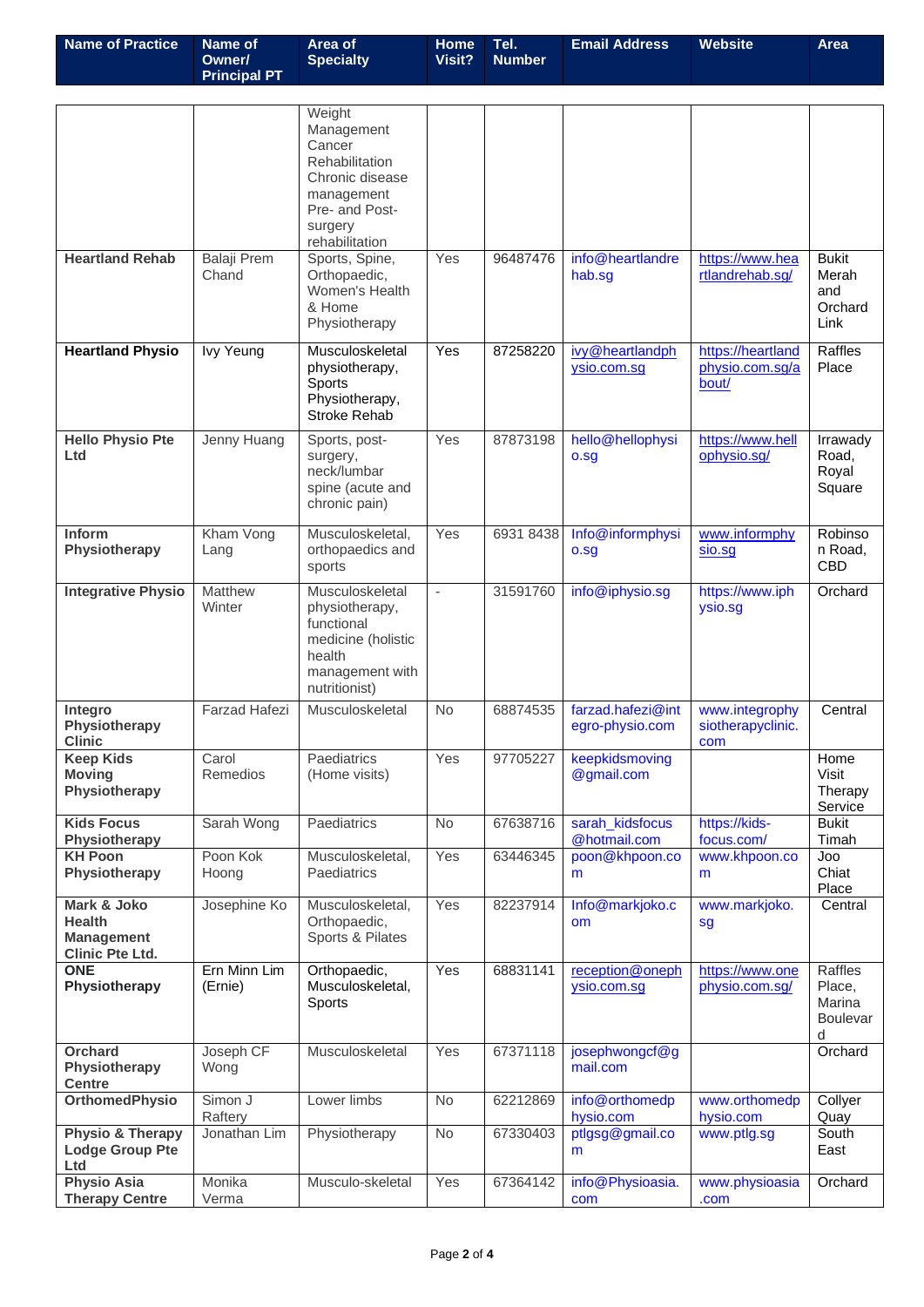| <b>Name of Practice</b>                          | Name of<br>Owner/<br><b>Principal PT</b> | Area of<br><b>Specialty</b>                                                                                                                                                       | Home<br>Visit?           | Tel.<br><b>Number</b> | <b>Email Address</b>                               | <b>Website</b>                        | Area                                                         |
|--------------------------------------------------|------------------------------------------|-----------------------------------------------------------------------------------------------------------------------------------------------------------------------------------|--------------------------|-----------------------|----------------------------------------------------|---------------------------------------|--------------------------------------------------------------|
|                                                  |                                          |                                                                                                                                                                                   |                          |                       |                                                    |                                       |                                                              |
| <b>Physio Down</b><br><b>Under Pte Ltd</b>       |                                          | Women's Health,<br>Physiotherapy,<br><b>Pilates</b>                                                                                                                               | No                       | 69095580              | Info@physiodow<br>nunder.sg                        | https://physiodo<br>wnunder.sg        | Tanglin                                                      |
| <b>Physio Edge</b>                               | Le Minyang                               | Musculoskeletal,<br>pre- and post-<br>natal                                                                                                                                       | Yes                      | 87873251              | physioedge.sg@<br>gmail.com                        | www.physioedg<br>esg.com              | Home<br>Visit<br>Therapy<br>Service                          |
| <b>Physio Solutions</b><br><b>Pte Ltd</b>        | Aized Noor                               | Musculoskeletal<br>& Sports                                                                                                                                                       | Yes                      | 63331211              | amin@physiosolu<br>tions.com.sg                    | www.physiosolu<br>tions.com.sg        | Orchard                                                      |
| <b>Physio Restore</b><br><b>Home Based</b>       | <b>Celeste Saw</b><br>Lai Aik            | Geriatric Rehab<br>(including<br>Neuro/post op)                                                                                                                                   | Yes                      | 97211760              | celeste.saw@iclo<br>ud.com                         |                                       | Home<br>Visit<br>Therapy<br>Service                          |
| Physio@Novena<br><b>Pte Ltd</b>                  | Andrea Lai                               | Musculoskeletal,<br>neurogeriatrics                                                                                                                                               | Yes                      | 66946286              | andrea@physio-<br>novena.com                       | www.physio-<br>novena.com             | Toa<br>Payoh                                                 |
| Physio@Heart<br><b>Pte Ltd</b>                   | Andrea Lai                               | Musculoskeletal,<br>Sports Rehab<br><b>Clinical Sports</b><br>Massage,<br>Geriatric Rehab.<br>Neuro Rehab<br>Pre- & Post Op<br>Rehab                                              | Yes                      | 94358742              | physioheart15@g<br>mail.com                        |                                       |                                                              |
| Physiotherapy<br><b>Associates Pte</b><br>Ltd    | Er Beng<br>Siong                         | Musculoskeletal                                                                                                                                                                   | <b>No</b>                | 68349755              | erbengsiong@ph<br>ysio.com.sg                      | physio.com.sg                         | Orchard                                                      |
| Physiotherapy<br><b>Specialists Pte</b><br>Ltd   | Tan Ming<br>Fong                         | Musculoskeletal/<br>Sports Rehab /<br><b>Clinical Sports</b><br>Massage /<br>Cardiac Rehab /<br>Pulmonary<br>Rehab / Geriatric<br>Rehab / Neuro<br>Rehab / Pre &<br>Post Op Rehab | Yes                      | 69085990              | enquiries@physi<br>$O -$<br>specialists.com.s<br>g | www.physio-<br>specialists.com.<br>sg | Orchard                                                      |
| <b>Physio Helps Pte</b><br>Ltd                   | Tasneem<br>Faiyaaz<br><b>Basrai</b>      | Home rehab for<br>neurological<br>conditions,<br>Geriatrics                                                                                                                       | Yes                      | 91804786              | tasneem@physio<br>helps.com.sg                     | www.physiohelp<br>s.com.sg            | Home<br>Visit<br>Therapy<br>Service                          |
| <b>PhysioX Pte Ltd</b>                           | Derek Lee                                | MSK, Geriatrics,<br>Home Therapy,<br>Oncology, Sports                                                                                                                             | Yes                      | 69096637              | contact@physiox.<br>com.sg                         |                                       | Home<br>Visit<br>Therapy<br>Service                          |
| <b>Rapid PhysioCare</b>                          | John<br>Abraham                          | Exercise for<br>Health, Chronic<br>disease<br>management,<br>weight<br>management                                                                                                 | $\blacksquare$           | 69044900              | enquiries@rapidp<br>hysiocare.com                  | www.rapidphysi<br>ocare.com           | Tanjong<br>Pagar,<br>Novena<br>& Paya<br>Lebar               |
| <b>Saldo</b><br><b>Rehabilitation Pte</b><br>Ltd | See Ke Yun                               | Neurology,<br>Geriatrics                                                                                                                                                          | Yes                      | 6957 020              | info@saldorehab.<br>com                            | www.saldoreha<br>b.com                | Novena                                                       |
| <b>Sia</b><br>Physiotherapy<br><b>Clinic</b>     | Sia Sing                                 | Manual<br>physiotherapy                                                                                                                                                           | No                       | 63365093              | siaphysio@singn<br>et.com.sg                       |                                       | Orchard                                                      |
| <b>Sports Solutions</b><br><b>Pte Ltd</b>        | Gino Ng                                  | Musculoskeletal,<br>Sports                                                                                                                                                        | Yes                      | 64751218              | admin@sportssol<br>utions.com.sg                   | www.sportssolu<br>tions.com.sg        | Holland<br>Village &<br>Orchard                              |
| <b>The Moving Body</b>                           | Aparna Shah                              | Women's health,<br>pilates, gyrotonic                                                                                                                                             | $\overline{\phantom{a}}$ | 64693870              | info@themovingb<br>ody.com.sg                      | www.themoving<br>bodygroup.com        | <b>Bukit</b><br>Timah,<br>East<br>Coast &<br>River<br>Valley |
| <b>The Rehab</b><br><b>Practice</b>              | Tan Siang Yin                            | Paediatrics                                                                                                                                                                       | Yes                      | 67372155              | siangyin.trp@gm<br>ail.com                         | www.paediatric<br>physio.com.sg       | Tanglin                                                      |